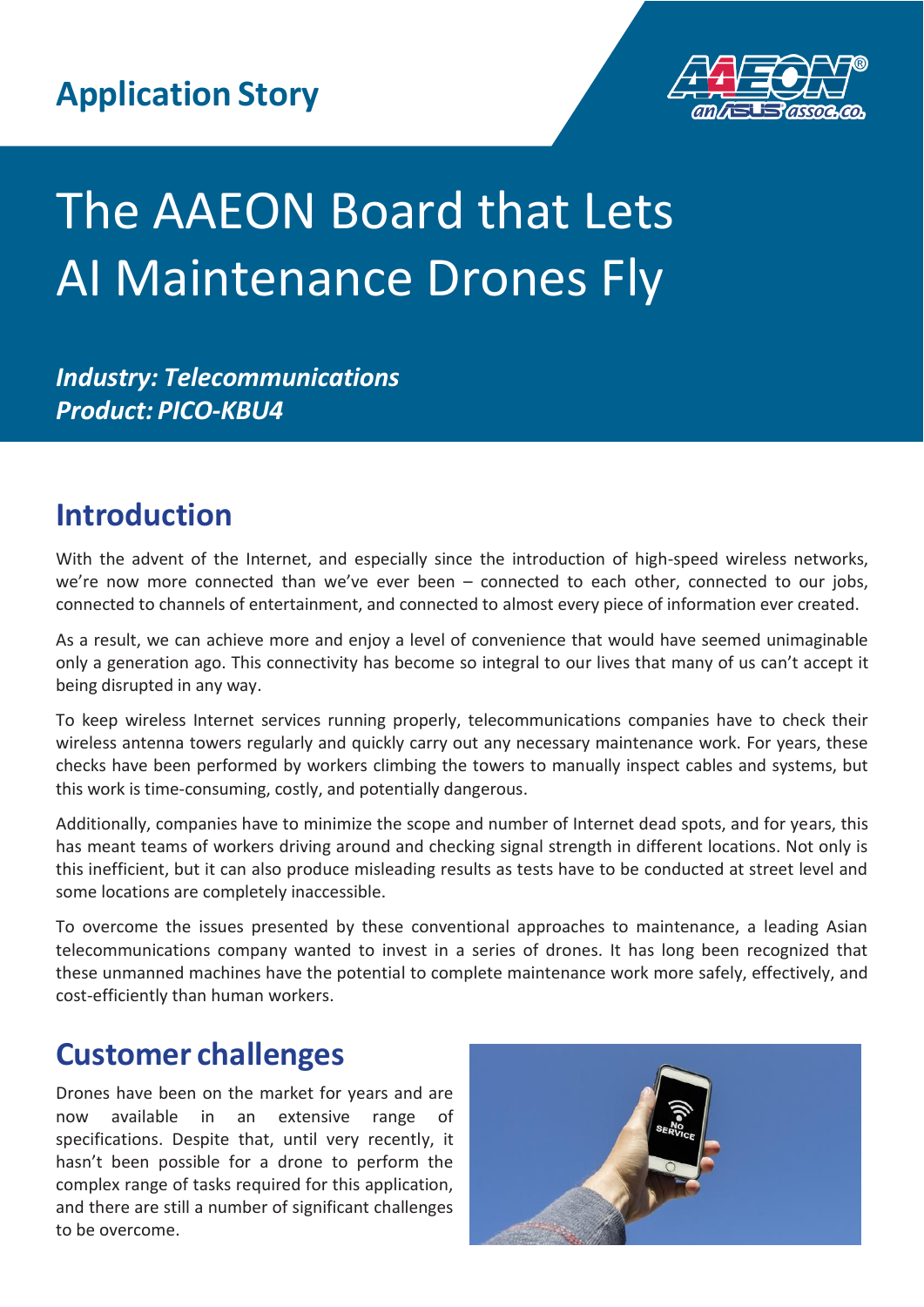# **Application Story**



#### **Navigation**

The drones for this application need to be able to autonomously navigate their way to antenna towers and then hover in a series of pre-determined positions while checks are carried out. They also need to have a built-in ability to avoid obstacles such as buildings, trees, or other communications or electricity towers.

#### **Checks and Tests**

The drones need to be fitted with signal test pattern devices to assess the strength of 4G signals and also high-frame-rate cameras to carry out checks on the integrity of cables and system platforms; the images and data collected by these devices then have to be passed on to workers on the ground. To handle all of these tasks, the drone needs a motherboard with a powerful CPU.

#### **Power Consumption**

To keep project costs down and ensure in-air maneuverability, drones need to be small, meaning that space for batteries is limited. Since a large amount of available power is needed to keep the drone in the air and operate cameras and testing equipment, it's essential that the machine is fitted with a low-power-consumption SBC.

**AAEON is one of the IoT industry's most innovative companies.**

**With its ability to integrate new technologies into its product range, it was able to develop a compact SBC with strong AI capabilities.**

### **AAEON'ssolution**

AAEON is regarded as being one of the embedded controller industry's most innovative companies, and its ability to incorporate new technologies into its product range meant it was quickly able to develop a PICO form factor SBC with a high-power, low-energy-consumption 7th Generation Intel® Core™ i U series processor.

In addition to its advanced CPU, the [PICO-KBU4](https://www.aaeon.com/en/p/pico-itx-boards-pico-kbu4) also features up to 16GB DDR4 SODIMM memory, two GbE LAN ports, M.2 B and E keys, a GPIO, and an IO interface that includes USB, COM, HDMI and LVDS ports.

With its impressive specifications, the PICO-KBU4 can instantly communicate with a cloud server, enabling AI solutions for both navigation and system checks.

#### **Navigation and Obstacle Avoidance**

The PICO-KBU4 supports GPS technology, which means drone operators can program the machine's route before letting it take off, and specific locations for testing can be assigned as waypoints.

The PICO-KBU4's AI capabilities and pair of GbE LAN ports mean operators don't need to worry about obstacles in the machine's flightpath. Fitted with two HD cameras, the drone can survey its surroundings, almost immediately identify barriers and potential danger spots, and autonomously take evasive action.

#### **Tests and Checks**

Using their cameras, the drones carry out visual checks of antenna tower systems and cables and relay images to operators on the ground via a WiFi or Bluetooth connection.

At the same time, their AI programming allows them to perform autonomous tests. The power of the PICO-KBU4 and AAEON's expertise in working on AI solutions means the drones are able to very accurately spot problems and then send an alert to operators.

When drones arrive at the waypoints for 4G signal strengths, they use the PICO-KBU4's DIO to activate their signal test pattern devices.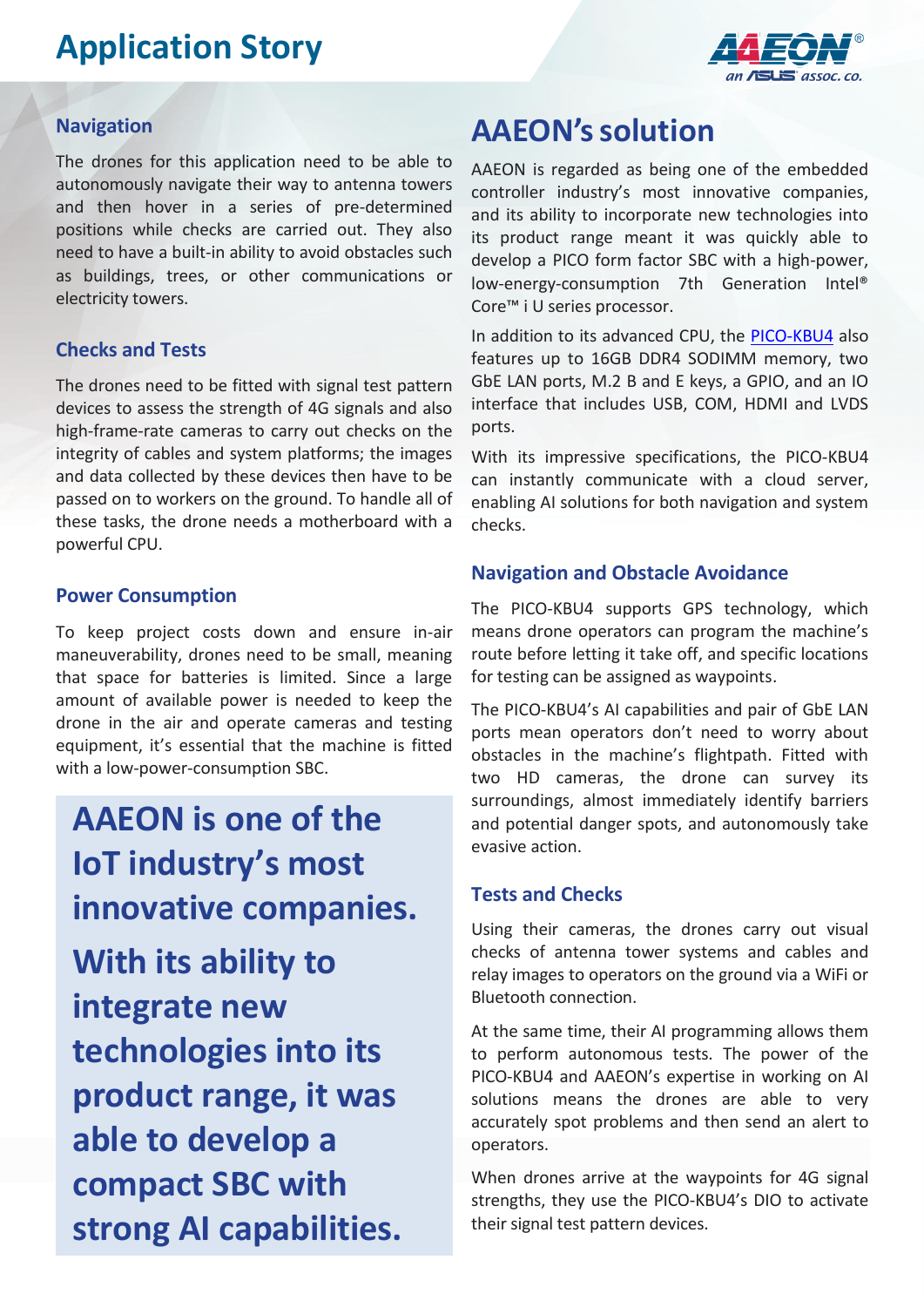# **Application Story**





### **Impact**

With AAEON technology at the heart of their new test and inspection drones, the telecommunications company is able to check its infrastructure without having to risk employees' safety by sending them up skyscraping antenna towers. Thanks to the improved accuracy of 4G signal strength tests, the client can also now improve signal coverage, ensuring that its customers enjoy a more reliable service than ever before.

Improved service and faster, safer, more costeffective maintenance operations – with the PICO-KBU4, anything's possible.